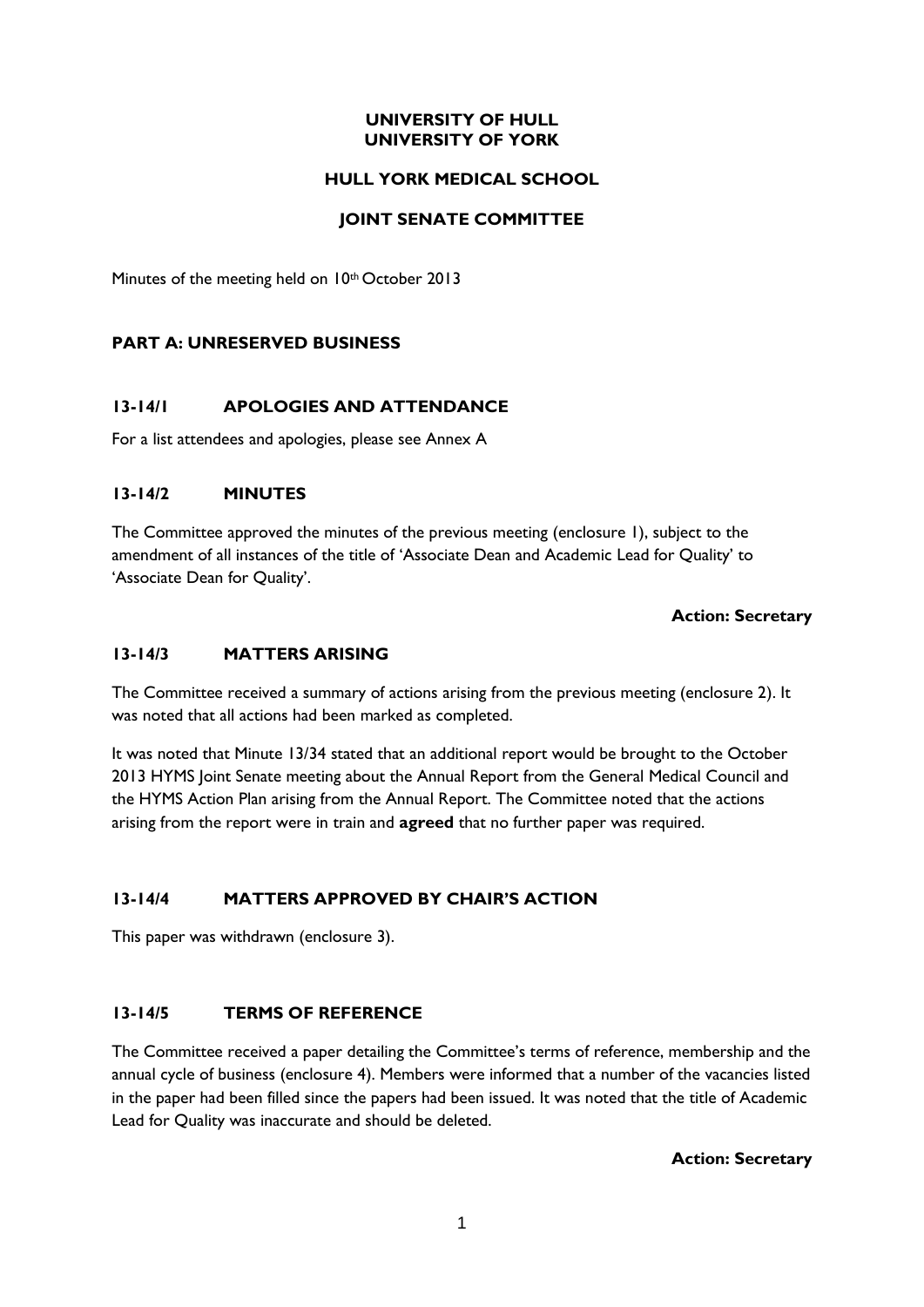There was some discussion of whether the Terms of Reference should be expanded to cover research explicitly. It was agreed that this would be appropriate and should be discussed further.

### **Action: Chair**

It was noted that there will be an extraordinary meeting of the HYMS Joint Senate on 19th November 2013 to discuss the review of the MBBS curriculum.

# **13-14/6 DECLARATION OF RESERVED BUSINESS AND MEMBERS' INTERESTS**

There were no declarations.

# **13-14/7 DEAN'S REPORT**

The Committee received a report from the interim Dean of HYMS (enclosure 5). It was noted that a number of changes have been made to the internal management of the school, including discontinuing the HYMS Executive and revising the membership of the Management Board.

A full cohort of 141 undergraduate MBBS students was recruited, including 10 international students. However, only three students have accepted offers on the MSc in Human Evolution and the future of the MSc will be discussed further within the School.

Work has commenced to provide greater support for HYMS researchers based in Hull. This is not required for researchers based at York as they are embedded within departments and, as a consequence, already have the relevant support in place.

# **13-14/8 NATIONAL STUDENT SURVEY 2012-13**

The Committee received a report on the results of the 2012-13 National Student Survey (NSS) and an action plan (enclosure 6). The report included open comments from respondents and members were reminded that these were confidential and could only be used internally for the purpose of improving the student experience.

It was noted that there were broadly three areas of concern, with poor scores and/or a decline in Organisation and Management, Assessment and Feedback and Learning Resources. An action plan to address these issues had also been submitted. It was reported that the approach to the action plan had been revised to include measurement of the impact of any changes with the intention of encouraging ownership of the document, as actions identified in previous iterations had not always been followed up. Progress reports on the action plan will become a standing item on the Boards of Studies and Management Board agendas. The Committee **commended** the new action plan and the approach taken by the School to monitor progress towards its completion.

The Committee heard that the long-standing issues with students getting access to wi-fi off-campus have now largely been resolved. This should result in an improved score for Learning Resources in next year's survey.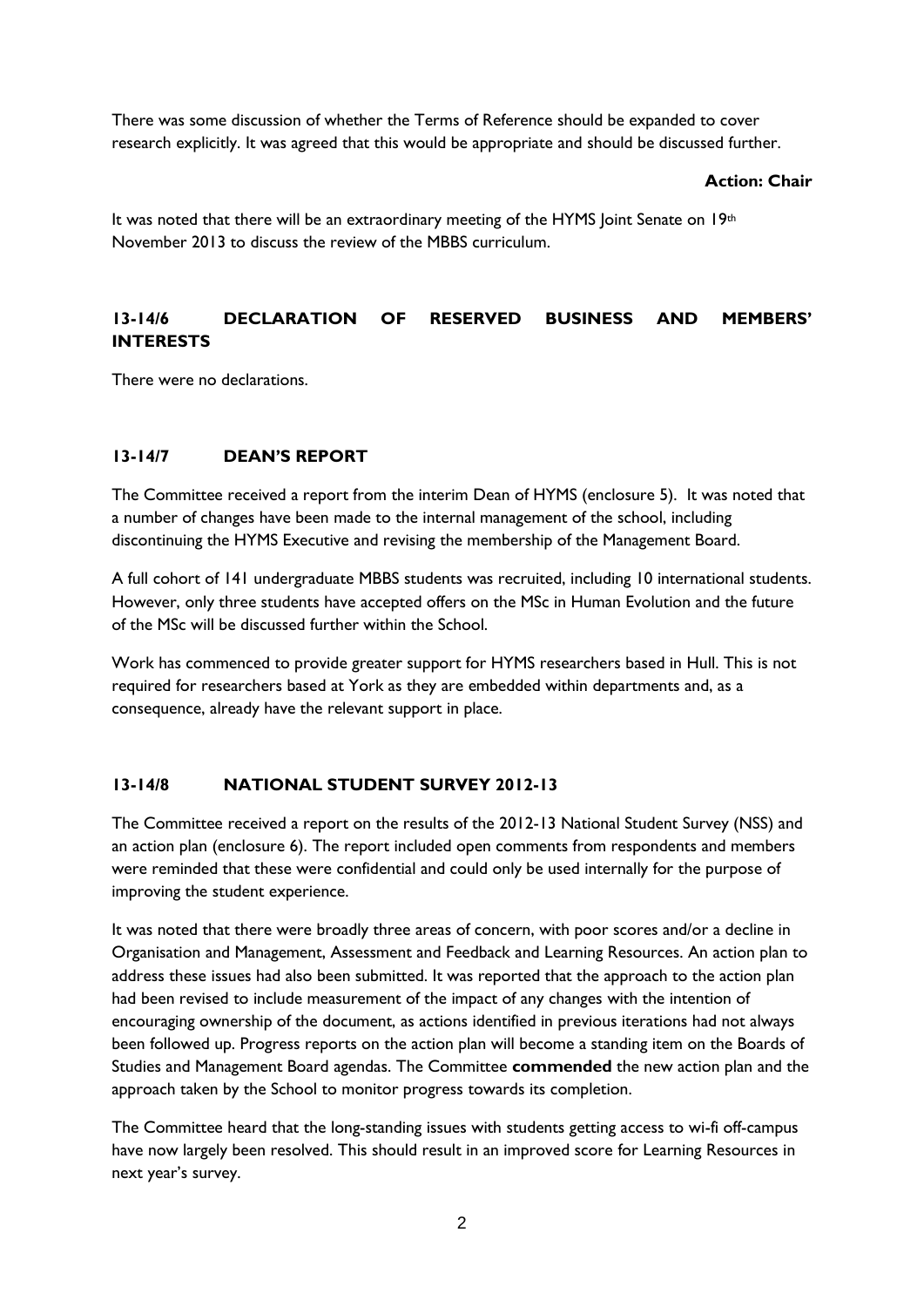The reference to the curriculum review made in the action plan was noted and it was agreed that this should be referred to at the extraordinary meeting of the Senate in November.

There was some discussion of the paperwork presented to the Committee. It was **agreed** that, in future, data should be provided by the Universities and the action plan should be provided by the School. It was also agreed that the action plan and report should continue to be received at the Autumn meeting. Members noted that funnel plots had been provided by the School. These were considered to be useful by members and the quality officers of the Universities were asked to look into whether these could be provided as standard.

# **Action: Head of Quality, Hull and the Head of the Academic Support Office, York**

# **13-14/9 MATTERS RAISED BY STUDENT REPRESENTATIVES**

*Matters raised by the representatives from the University of Hull*

No matters were raised by the Hull representative.

### *Matters raised by the representatives from the University of York*

It was reported that the 'Aldwych Group' of Russell Group University student unions will be launching a campaign within their institutions which will focus on improving the experience of medical students. This will include a campaign to get student loans for medical students released in four instalments rather than three and the student unions would also like to conduct a number of surveys with students to identify key issues.

Members welcomed the campaigns and asked that the student unions co-ordinate any survey activity with the School to ensure that students are not over-surveyed.

# **13-14/10 CHANGES TO THE REGULATIONS FOR TAUGHT POSTGRADUATE PROGRAMMES**

The Committee received a paper which proposed changes to the regulations for HYMS taught postgraduate programmes (enclosure 7). It was reported that these had been revised in light of the practical experience of the School running its first taught postgraduate programme.

The Committee **approved** the revised regulations, subject to the following alterations:

- the second bullet under section 14.3 should be deleted;
- 'to request' should be deleted from paragraph 23.1;
- Paragraphs 4.2 and 4.3 should be reviewed to make them consistent with the wording in use at the Universities.

### **Action: HYMS Associate Dean for Quality**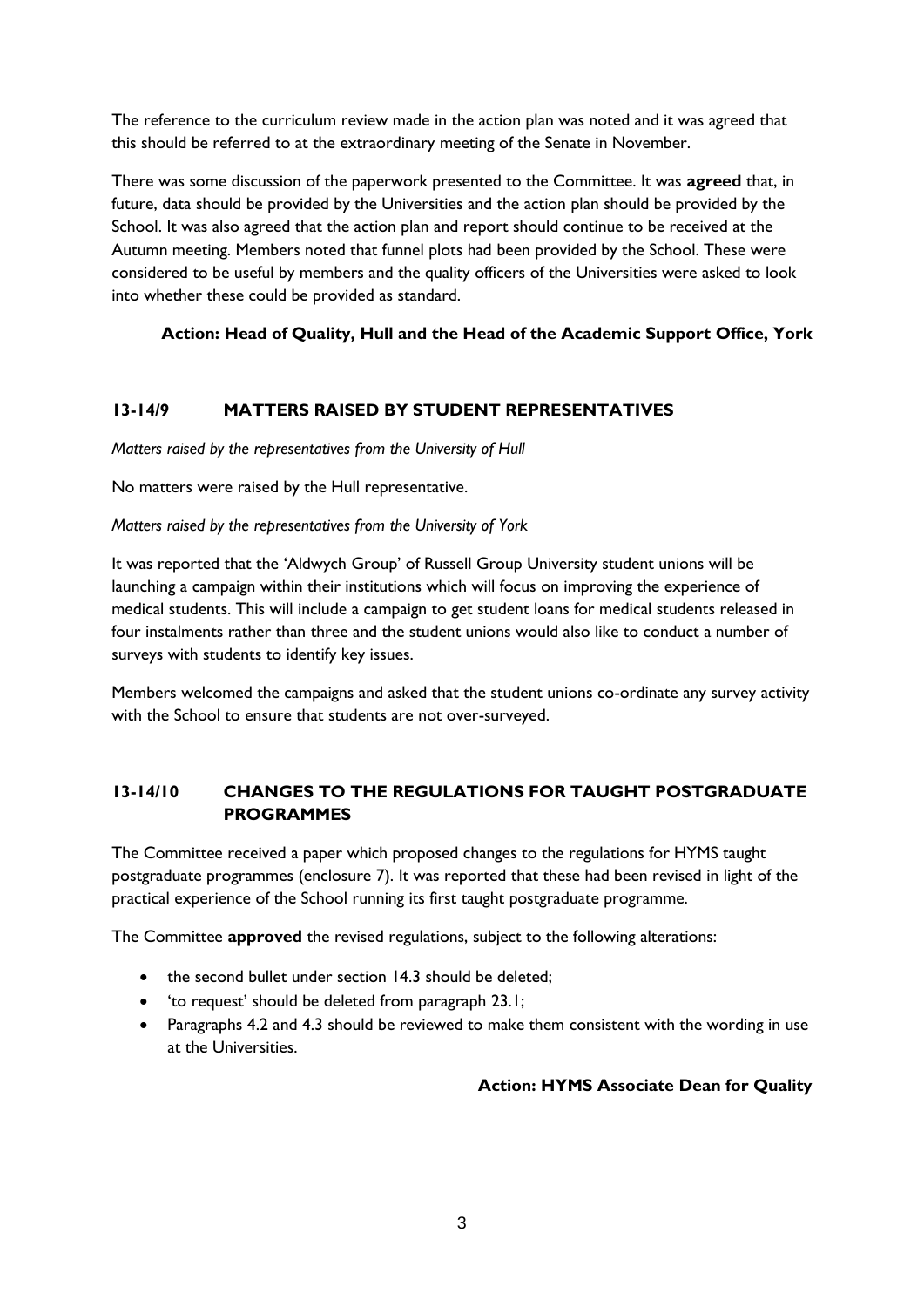# **13-14/11 CHANGES TO POSTGRADUATE RESEARCH PROGRAMME REGULATIONS**

The Committee received proposed revised postgraduate research programme regulations (enclosure 8). It was reported that the main change relates to the appointment of an additional External Examiner in cases where the candidate for a research degree is a member of academic staff at either university. The proposed regulations would be implemented in the 2013-14 academic year.

The Committee **approved** the revised regulation subject to the following alteration:

• the second bullet under paragraph 4.2 should be altered to say 'up to six months' instead of 'between three and six months'.

### **Action: Chair of the HYMS Postgraduate Research Board**

### **13-14/12 CODE OF PRACTICE ON FITNESS TO PRACTISE MEDICINE**

The Committee received a proposed Code of Practice on Fitness to Practise Medicine (enclosure 9).

It was noted that the proposed document had been received in a format which made it hard to identify the proposed changes. The Committee **agreed** to defer the item until the Senate meeting in January 2014 so that a version with clearly identified changes could be submitted.

### **Action: HYMS Head of Administration**

### **13-14/13 CODE OF PRACTICE ON POSTGRADUATE ADMISSIONS**

The Committee received a revised Code of Practice on Postgraduate Admissions (enclosure 10). It was noted that the changes were primarily presentational and were aimed at ensuring that there was consistent terminology between the undergraduate and postgraduate Codes of Practice.

The Committee **approved** the revised Code of Practice.

### **13-14/14 CODE OF PRACTICE ON INTERCALATED DEGREES**

The Committee received a revised Code of Practice on HYMS students taking intercalated degrees (enclosure 11). It was reported that the revised Code contained an expanded section on admissions. A flow chart of the process had also been added.

The Committee **approved** the revised Code of Practice.

# **13-14/15 CODE OF PRACTICE ON ACADEMIC INTEGRITY**

The Committee received a revised Code of Practice on Academic Integrity (enclosure 12). It was reported that it had previously been agreed that the Code of Practice on Academic Misconduct and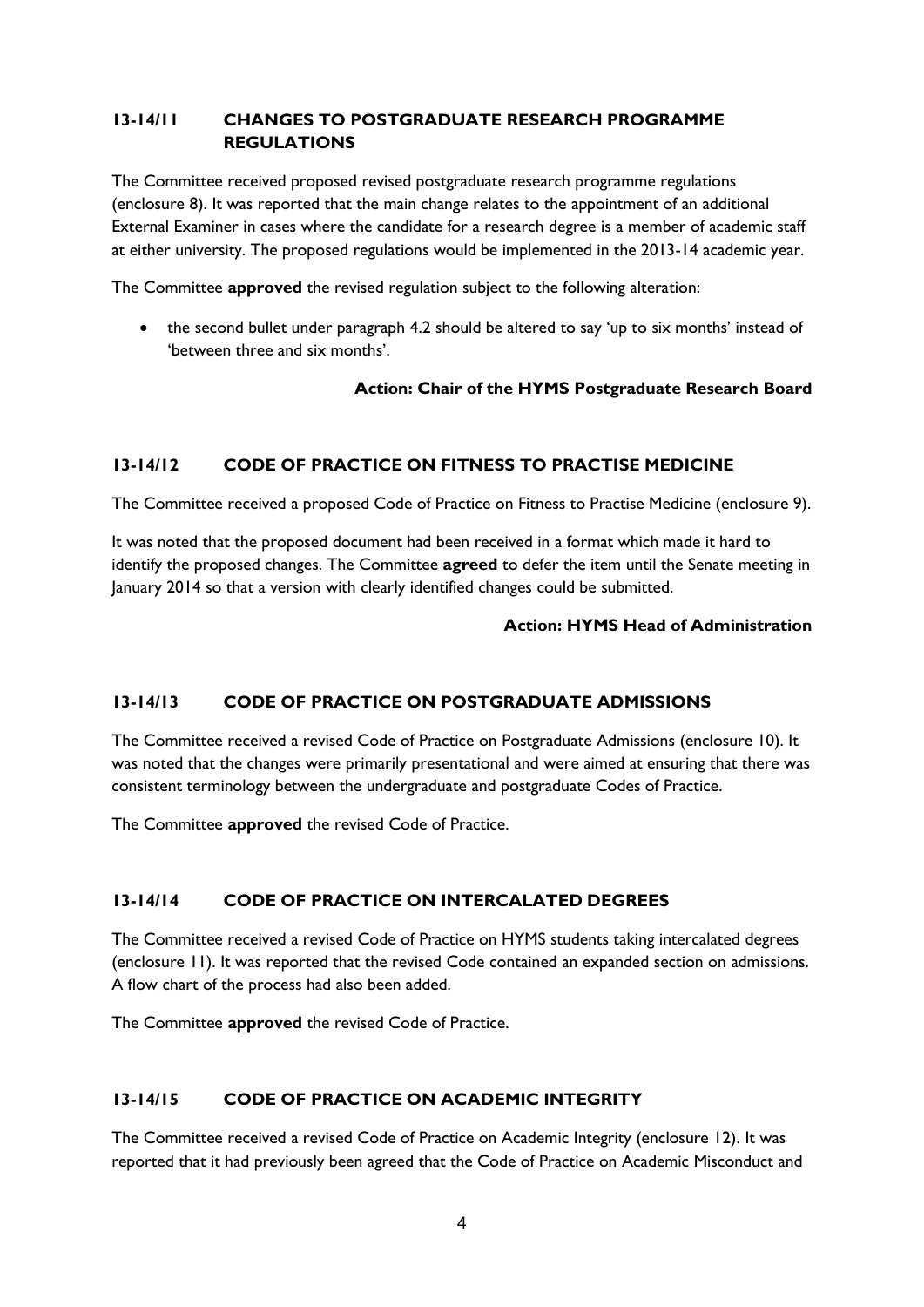the Code of Practice on Academic Obligations should be merged into a Code of Practice on Academic Integrity.

It was noted that the Code of Practice had been approved by Chair's action on behalf of both the HYMS Quality Committee and the Board of Studies. It was **agreed** that the Code should be deferred to allow for further consideration at the January 2014 HYMS Joint Senate meeting.

It was **agreed** that the following changes should be made when the next iteration of the Code is prepared:

- a summary of key changes should be provided;
- the guidance note under section 4 should be cross-referenced with section 4.4.1 so that it is clear what the definition of 'an appropriate member of staff' is.

### **Action: HYMS Associate Dean for Quality**

# **13-14/16 CODE OF PRACTICE ON ADMISSIONS TO THE MBBS PROGRAMME**

The Committee received a revised Code of Practice on admissions to the MBBS programme (enclosure 13). It was reported that the majority of the revisions to the Code of Practice were to ensure that nomenclature remained current; problem-based learning (PBL) has been replaced with enquiry-based learning and references to the Criminal Records Bureau (CRB) checks have been changed to refer to Disclosure and Barring Service (DBS) disclosures. An additional criterion for admission had also been added which seeks to identify whether candidates have aptitude for enquirybased learning.

The Committee **approved** the revised Code of Practice subject to the following amendments:

- reference should be made to the Equality Act 2010;
- the wording of section 2 of Appendix I should be revised in order to make it clear that this is an example of how a disability would be dealt with.

### **Action: HYMS Associate Dean for Quality**

### **13-14/17 CODE OF PRACTICE ON ELECTIVE PLACEMENTS**

The Committee received a revised Code of Practice on Elective placements (enclosure 14). It was reported that this Code had been substantially revised in line with General Medical Council requirements. The changes would take effect in the 2013-14 academic year.

The Committee **approved** the revised Code of Practice.

### **13-14/18 MSC IN HUMAN EVOLUTION: REVISED MODULES**

The Committee received proposals for revised modules on the MSc in Human Evolution programme (enclosure 15). It was reported that the proposed changes would alter the balance of assessment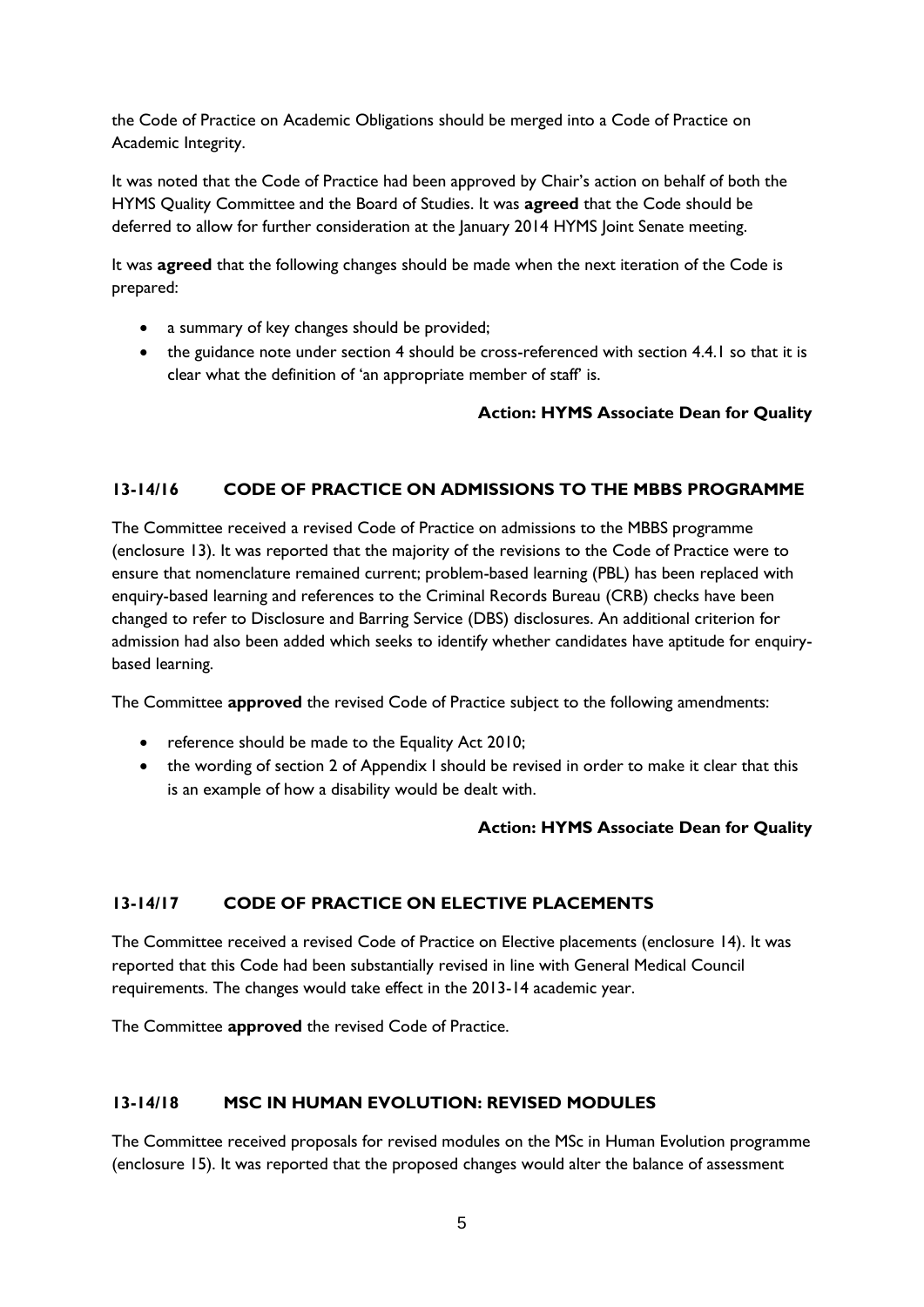and reduce the overall number of contact hours on the *Virtual Anatomy* and *Functional and Musculoskeletal Anatomy* modules for students entering the programme from the 2014-15 academic year onwards.

The Committee **approved** the revisions but suggested that the School should consult students in the current cohort with a view to introducing the changes in the 2013-14 academic year, if students are in favour of the proposed changes.

# **13-14/19 DATES OF MEETINGS**

The Committee noted the dates of the next meetings:

- 10.30am-12.30pm, Tuesday 19 November 2013 Extraordinary meeting to discuss HYMS Curriculum Review, Autumn 2013 York: ground floor video-conferencing room; Hull: Loxley 1st floor meeting room
- $\bullet$  2.00pm 4.00pm, Thursday 16 January 2014 York: 1<sup>st</sup> floor meeting room; Hull: Loxley 1<sup>st</sup> floor meeting room
- 10.00am 12.00, Thursday 1 May 2014 York: 1st floor meeting room; Hull: Loxley 1st floor meeting room